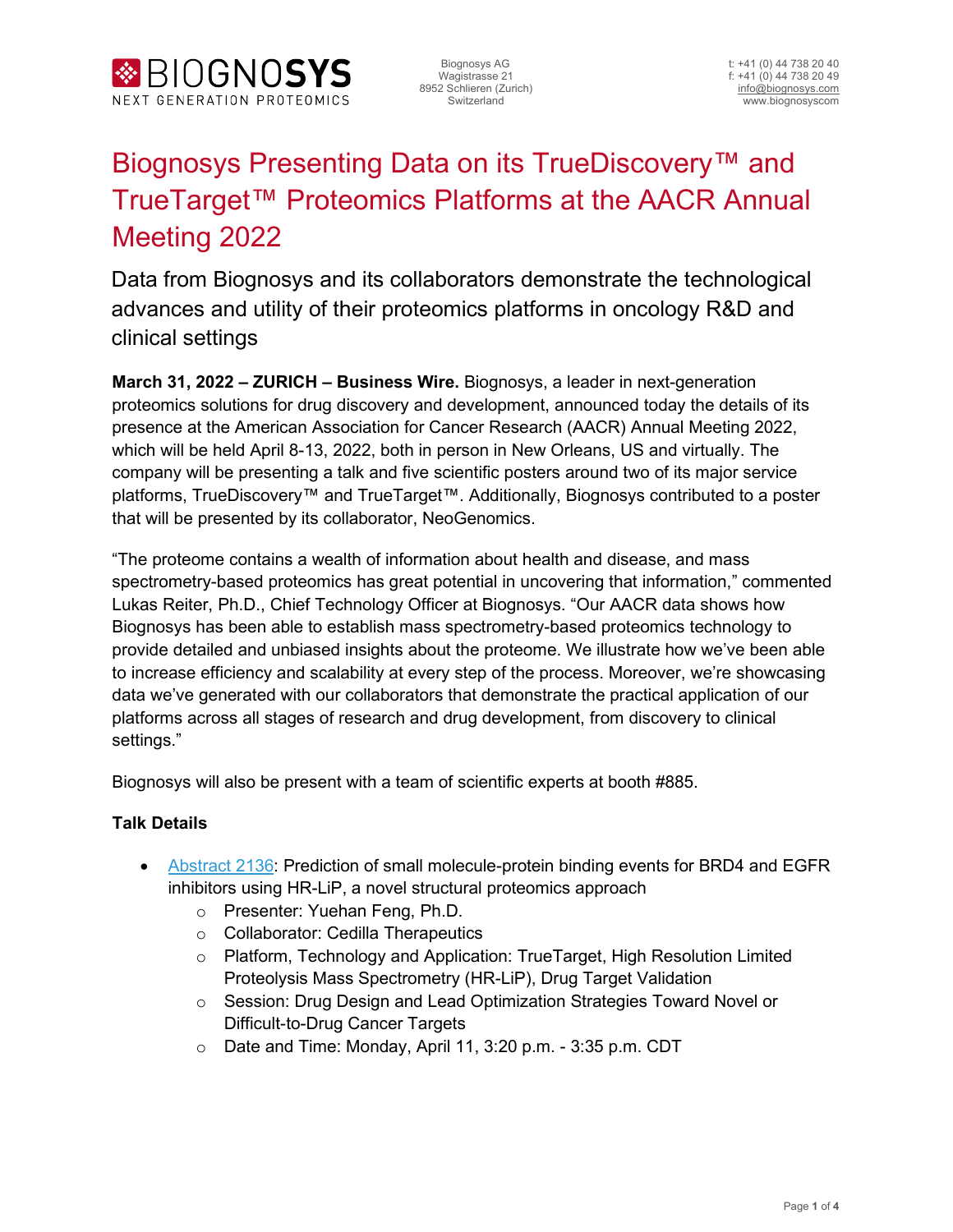



#### **Poster Presentation Details**

- [Abstract 1374:](https://www.abstractsonline.com/pp8/#!/10517/presentation/13916) Discovery of MHC class I and class II neoantigens in lung cancer in needle biopsy tissue samples using an optimized high-throughput workflow
	- o Presenter: Marco Tognetti, Ph.D.
	- o Platform, Technology and Application: TrueDiscovery, Hyper Reaction Monitoring, Immunopeptidome Profiling
	- o Session: Tumor Antigens, Antigen Presentation, and Tumor Immunity
	- o Date and Time: Monday, April 11, 9:00 a.m. 12:30 p.m. CDT
- [Abstract 3110:](https://www.abstractsonline.com/pp8/#!/10517/presentation/14371) Identification of the phosphorylation network in PDX and corresponding organoid (PDXO) models upon targeted therapy treatment using deep phosphoproteomic analysis
	- o Presenter: Yuehan Feng, Ph.D.
	- o Collaborator: Crown Bioscience
	- o Platform, Technology, and Application: TrueDiscovery, Hyper Reaction Monitoring, Phosphoproteome Profiling
	- o Session: Patient-Derived Xenografts
	- o Date and Time: Tuesday, April 12, 1:30 p.m. 5:00 p.m. CDT
- [Abstract 2924:](https://www.abstractsonline.com/pp8/#!/10517/presentation/919) Target identification, selectivity profiling and mechanistic insights of a CDK9 inhibitor using complementary proteomics methods
	- o Presenter: Yuehan Feng, Ph.D.
	- o Collaborator: AstraZeneca plc
	- o Platform, Technology and Application: TrueTarget, Limited Proteolysis Mass Spectrometry (LiP-MS), Drug Target Deconvolution
	- o Session: Structural and Chemical Biology
	- o Date and Time: Tuesday, April 12, 9:00 a.m. 12:30 p.m. CDT
- [Abstract 3923:](https://www.abstractsonline.com/pp8/#!/10517/presentation/12431) Ubiquitin ligases implicated as predictive biomarkers for poor outcome to immunotherapy in melanoma patients
	- o Presenter: Jakob Vowinckel, Ph.D.
	- o Collaborator: NeoGenomics Laboratories
	- o Platform, Technology and Application: TrueDiscovery, Hyper Reaction Monitoring, Tissue Biomarker Discovery
	- o Session: Proteomics, Signaling Networks, and Biomarker Discovery
	- o Date and Time: Wednesday, April 13, 9:00 a.m. 12:30 p.m. CDT
- [Abstract 3920:](https://www.abstractsonline.com/pp8/#!/10517/presentation/12428) Precise solid tumor classification through unbiased quantification of proteoforms deep into tissue leakage
	- o Presenter: Marco Tognetti, Ph.D.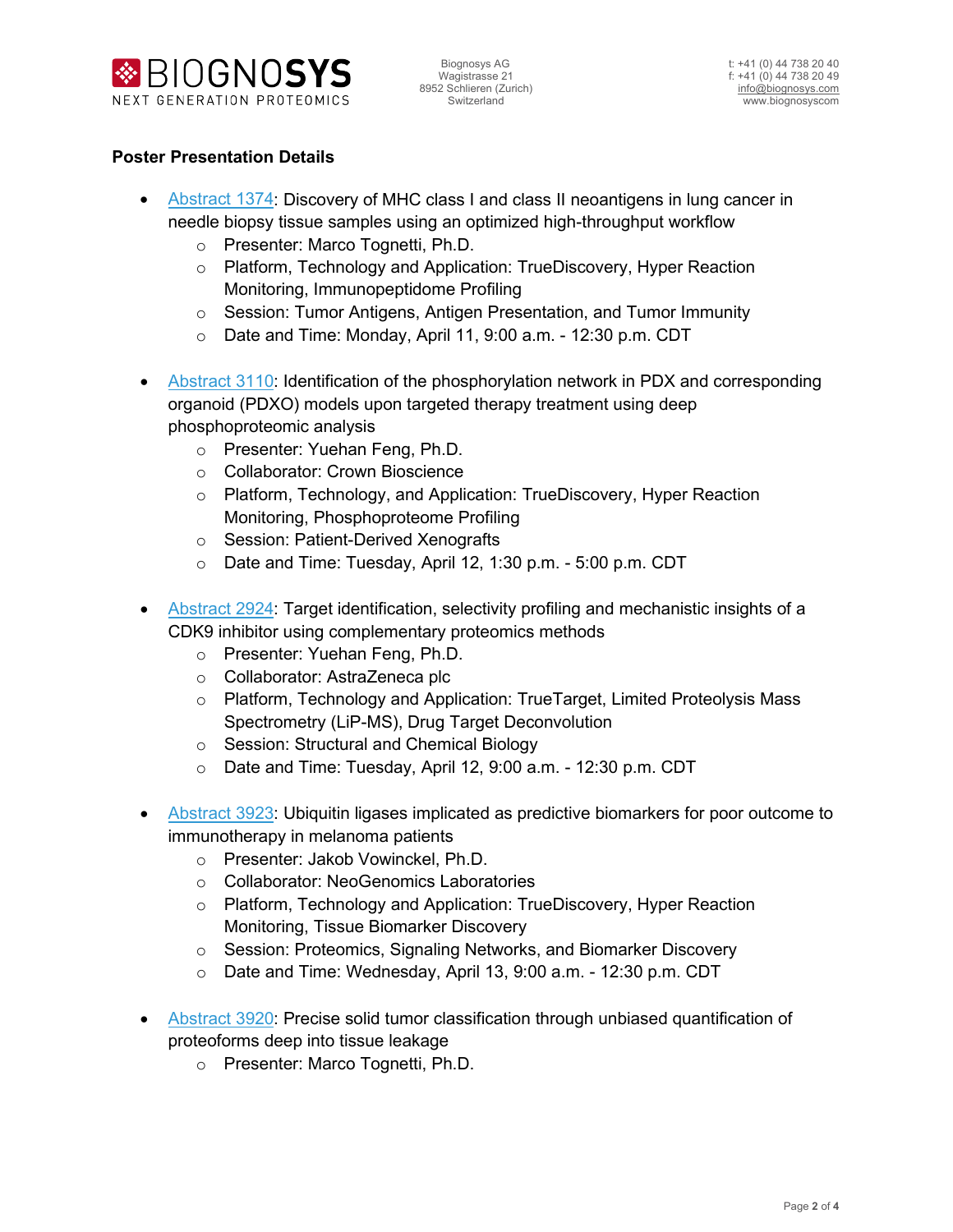



- o Platform, Technology and Application: TrueDiscovery, Hyper Reaction Monitoring, Biofluid Biomarker Discovery
- o Session: Proteomics, Signaling Networks, and Biomarker Discovery
- o Date and Time: Wednesday, April 13, 9:00 a.m. 12:30 p.m. CDT

#### **NeoGenomics Poster Collaboration Details**

- [Abstract 1267:](https://www.abstractsonline.com/pp8/#!/10517/presentation/12683) Dual approach using unbiased proteomics and multiplexed immunofluorescence for the detection of markers predictive for immunotherapy in melanoma patients
	- o NeoGenomics Presenter: Anna Juncker-Jensen, Ph.D.
	- o Biognosys co-authors: Nigel Beaton, Ph.D.; Kristina Beeler, Ph.D. Tobias Treiber, Ph.D.; Jakob Vowinckel, Ph.D.
	- o Platform, Technology and Application: TrueDiscovery, Hyper Reaction Monitoring, Tissue Biomarker Discovery
	- o Session: Biomarkers Predictive of Therapeutic Benefit 2
	- o Date and Time: Monday, April 11, 9:00 a.m. 12:30 p.m. CDT

For the most up to date information and resources about Biognosys' presence at AACR, visit [biognosys.com/accr22.](https://biognosys.com/aacr22)

### About TrueDiscovery™

The Biognosys TrueDiscovery platform offers integrated proteomics solutions across the entire drug development pipeline.

TrueDiscovery is powered by Hyper Reaction Monitoring (HRM) mass spectrometry, an advanced Data Independent Acquisition (DIA)-based protein quantification technology coinvented and patented by Biognosys.

TrueDiscovery is the only platform that searches the complete proteome to quantify thousands of the most relevant proteins, including an unlimited number of proteoforms. The platform enables the deepest unbiased profiling of tissue and biofluids proteomes with unbeatable specificity on a large scale. The generated data are highly reproducible and easily transferrable to clinical assays. Studies can be performed in a GLP certified and GCP compliant environment. For more information, visit [truediscovery.bio.](http://truediscovery.bio/)

### About TrueTarget™

The Biognosys TrueTarget proteomics platform uniquely addresses the most pressing challenges in early drug discovery by identifying on- and off-targets to accelerate and de-risk drug development throughout the pipeline.